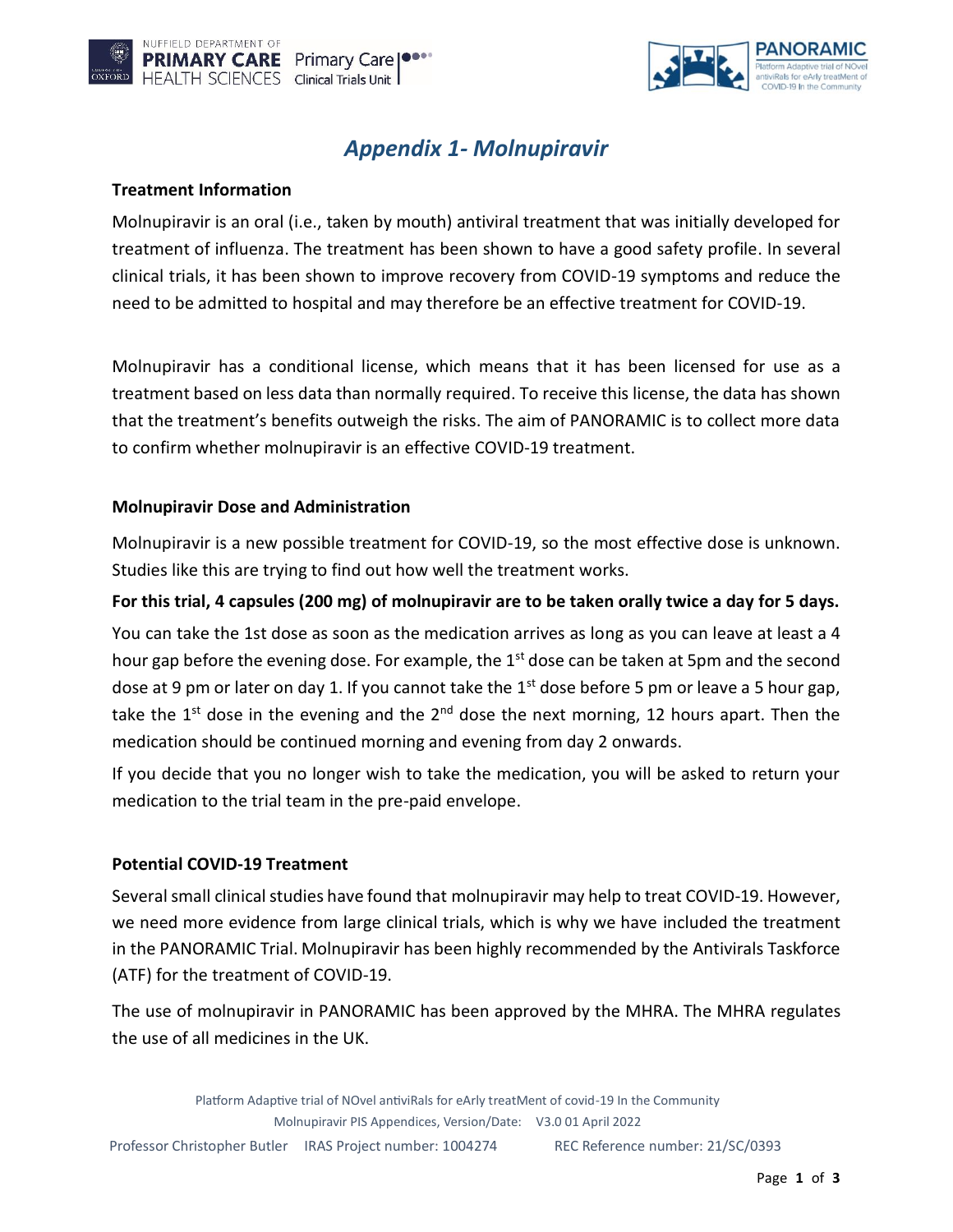



# *Exclusion Criteria*

Before you are enrolled, you will be asked if you meet any of the following reasons for NOT taking molnupiravir. If you meet ANY of the following criteria, you will automatically be excluded from receiving molnupiravir.

### *Exclusions: If you meet any of the following criteria you should not take molnupiravir:*

- Patients currently admitted to hospital (inpatient)
- Previously enrolled in the PANORAMIC trial
- Currently participating in a clinical trial which involves taking a new medication for COVID-19
- Known or suspected pregnancy (confirmed by a negative pregnancy test)
- Breastfeeding
- Participants of childbearing potential who are NOT willing to use effective contraceptive for the 28 day duration of the trial.
- Known allergy to molnupiravir
- Currently taking molnupiravir outside the trial

# **A registered nurse, pharmacist or doctor will telephone you to discuss these screening questions with you and to check that you can take the treatment. Once confirmed you will be enrolled into the trial.**

Participants of childbearing potential must agree to perform a pregnancy test provided by the trial and confirm a negative test result before taking molnupiravir. This negative test result is required regardless of their current contraception methods or relationship status.

### **Contraception**

As there is currently no human research associated with the use of molnupiravir among pregnant or lactating people, it is important that participants of childbearing potential, must use effective contraceptivesfrom enrolment until day 28 of follow-up. Participants of child-bearing age will also be required to confirm a negative pregnancy test (test provided by the trial), prior to starting the medication.

### **Methods of contraception that are acceptable for use with molnupiravir include the following:**

The implant, the coil, male or female sterilisation, the injection, combined hormonal contraception (e.g. "the pill", patch, vaginal ring) or the progestogen only pill ("the mini-pill") will be acceptable for